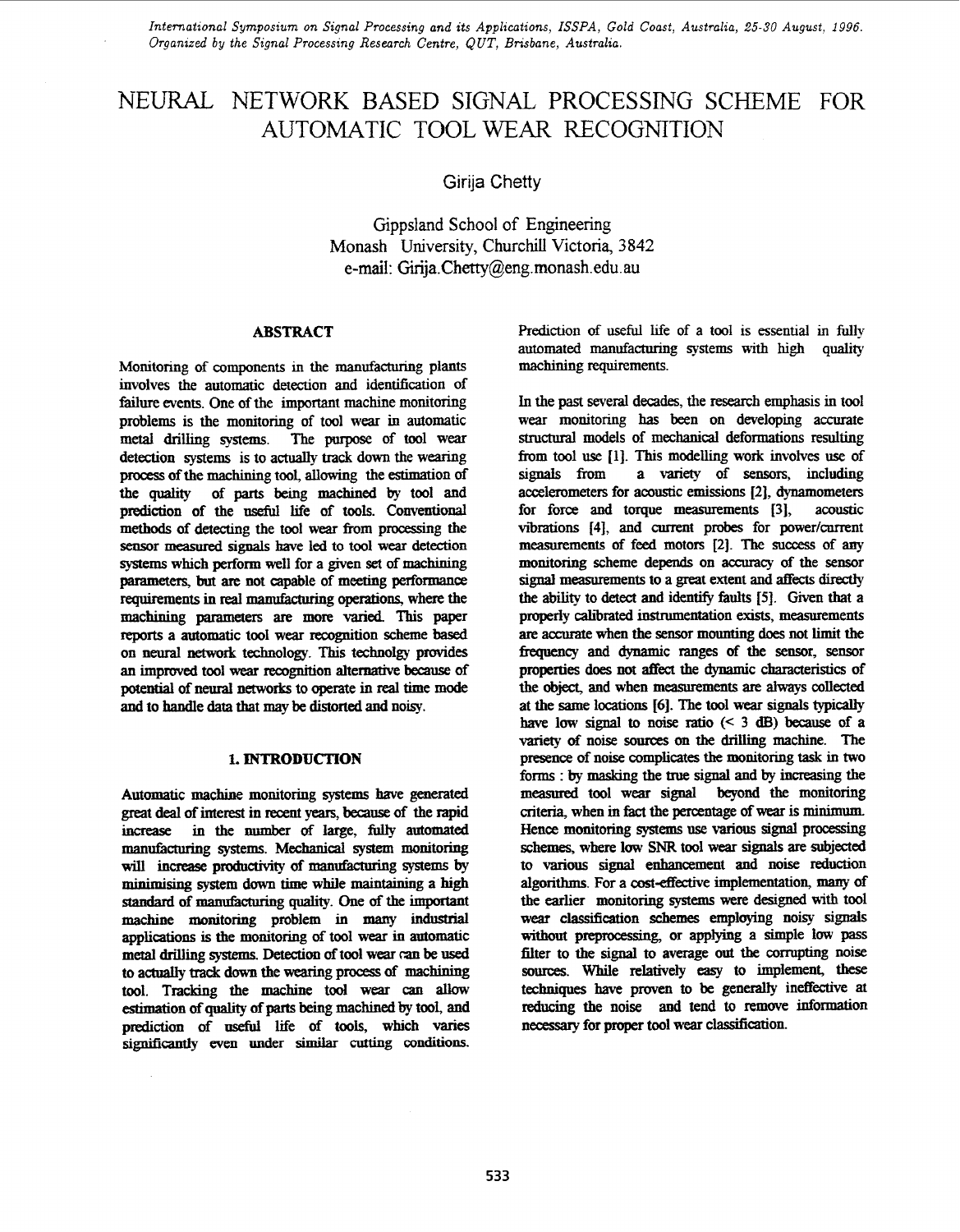*International Symposium on Signal Processing and its Applications, ISSPA, Gold Coast, Australia, 25-30 August, 1996. Organized by the Signal Processing Research Centre, &UT, Brisbane, Australia.* 

# **2. REVIEW OF CONVENTIONAL TOOL WEAR UNDERSTANDING METHODS**

The **measured** tool wear signal consists of comprises of actual signal *mixed* with noise. The original tool wear signal (without noise) **consists** of two main components: a slowly varylng **response** of the work piece material to quasi-periodic excitations, and randomly occurring transients. The slowly varying **response** component of the signal **contains** information about the wear of the tool **as**  well **as** the **continuous** plastic deformation and shear of the work material. Depending on the sensor used, the slowly varying signal has a spectral shape corresponding to different levels *of* tool **wear [7].** 

The randomly occurring transients in the observed tool wear signal are a result of discrete **mechanical** damage to the tool. Example of this type of wear include chipping of the tool, sudden fractures withm the tool, or catastrophic breakage of the entire tool. The number of occurences of transients within an interval of time, **as**  well as as their frequency response correlate with the wear of the tool and, therefore, *can* **also be** used to determine the tool's condition. In the **work** reported we **used this** method for determining the wear in **the** tool.

The presence of **noise** in the tool wear *signal* is due to *many* reasons. The dominant component *of* noise is generated by the moving parts of the mechanical systems of the **drilling** machine including gears and rotation of spindle bearings cawing machine vibration and adding extraneous acoustic energy in the lower frequencies. **Another** source *of* noise, **due** to electrical systems of **the**  machine, manifests itself as a low-frequency line noise, heat, and **high** ftequency **viirations** of the machine. Also, noise is introdnced **by high** power **spmying** *of* **the** tooling air). **Since** most of the interfering **noise** is in lower **fresuencies,** it is **more** appropriate to process **high**  fresuency **signals** such **as** those measured **by** acoustic emission errors **[8].**  surface with **various** *spraying* **fluids** (lubricants, ooolants,

A number of schemes have **been** proposed **using slowly**  varying component of tool wear *signal,* based on ARMA model of *specual* **shape** of the tool wear *[2],* and those based on deconvolution techniques [7, **91** Few of the schemes have also reported processing *of* transients **by using** time-frequency techniques **[lo, 111.** Some of them have **also** adrressed the **noise** problem with **slowly**  varying component of the *signal* **as** in **[12].** *Also*  statistical pattern recognition approach, knowledge based approach and a hypid pattem recognition-knowledge based approach has found wide acceptance, recently, **as**  the systems can be built with human expertise embedded in them. For example, the rules that the human tool wear experts **use** may include knowledge about combjnatons *of* machining parameters (e.g., work-piece and tool **types,**  coolants used, feed rate, and spindle rate) that would be difficult to incorporate in decision-making process of a **statistical** technique.

It is possible to improve tool wear recognition under realistic indusrial environment with low *SNR* tool wear **signals, by using** robust signal enhancement and noise reduction algorithms instead of expensive instrumentation setups. Neural network based techniques provide attractive alternative to **the** conventionai signal processing schemes because of the potential of neural networks to **operate** in real time mode and to handle **data**  that may **be** distorted or noisy.

# **3. NEURAL NETWORK METHODOLOGY**

Neural networks may **be** designed to classlfy input patterns in predefined classes or to create categories that group patterns according to their similarity. The most important characteristic of neural networks is their ability to model processes and **systems** from actual **data.** The neural network is supplied with **data** and then trained to mimic the input-output relationship of the process or system **Neural networks also** have the ability to respond in **real** time to the changing system state descriptions provided **by continuous sensor** inputs. For complex systems *iwohing* many *sensors* **and** possiile fault types, real-time response is a difticult challenge to human operators, **neural** network technology *may* provide a viable alternative to **the** solution to **this** problem

For the *aualysis* of tool **wear** *signals,* **neural** network *may*  be used **as** a classfylng tool. To **perform** classitication, it is **necessary** to attach **to** each tool **wear** signal a label that describes the degree of wear. The input to the network is tool wear **signal** collected from sensor, and the output is class label signifying the degree of tool wear. The network is trained to identify a set of patterns, representing healthy tool, or a varying degree of tool wear. In the work **reported** her, tool wear *signals* **are collected** when system is operating under identified state, and the tool wear **signals** are mapped to the **CorreSpoILding malfunctions.** 

#### **4. PROPOSED SCHEME**

In the scheme proposed here, automatic tool wear detection system *comprises* of three different **functional**  modules. Figure 1 **shows** the block schematic of the system comprising **of** pre-processing module, featureextraction module and classification module. **Even**  though, **use** of **neural** network **as** a classifier has **been very** popular for **various** recognition tasks, we attempted using neural **network** for each of the module here, **as**  neural **networks** *can* **be** trained to pre-process the **noisy**  spectral **signatures,** *can* extract the the **required** features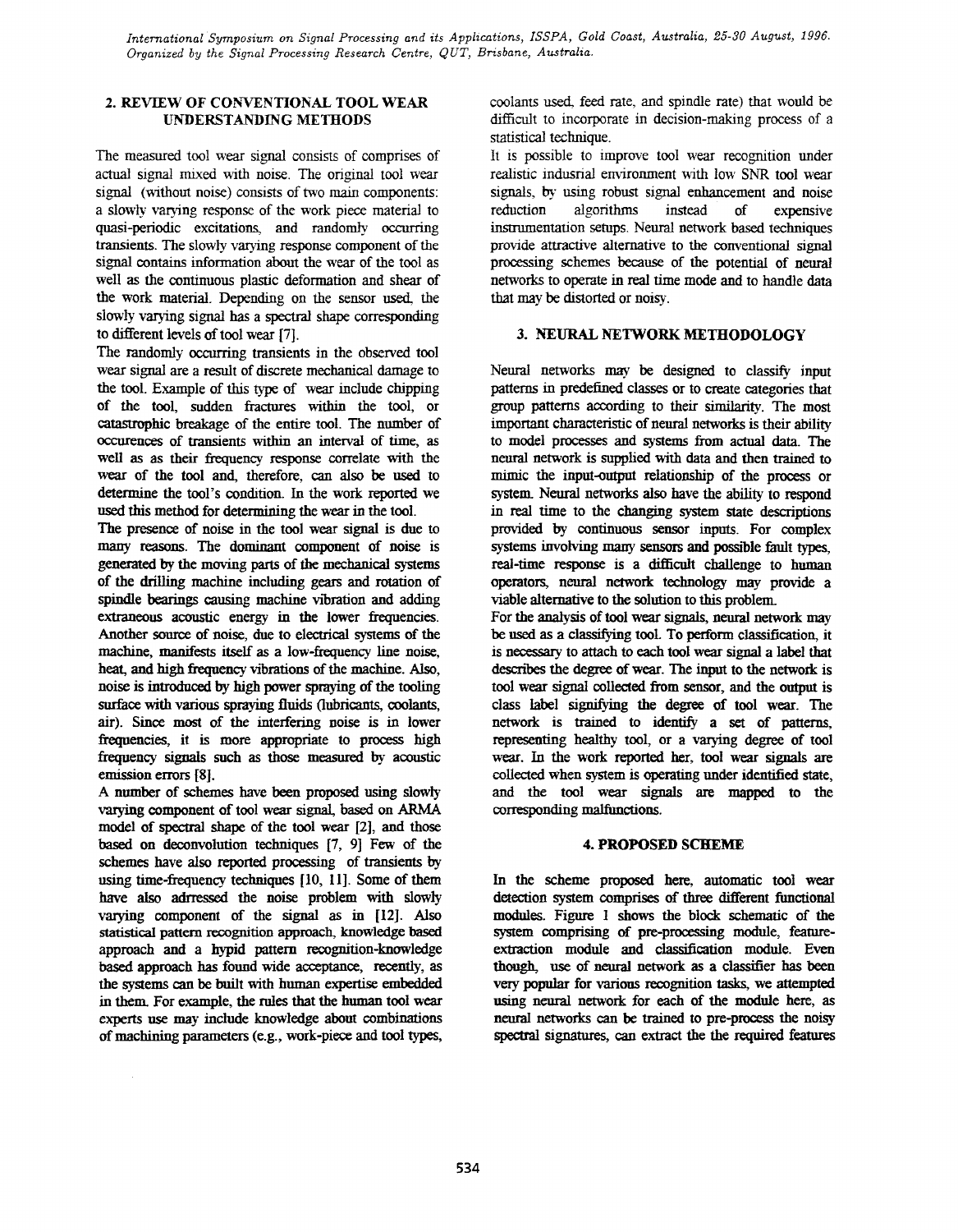*International Symposium on Signal Processing and its Applications, ISSPA, Gold Coast, Australia, 25-30 August, 1996. Organized by the Signal Processing Research Centre, QUT, Brisbane, Australia.* 

**from** a large preprocessed **data** set, **by** using appropiate combination of input **output and** hidden lavers, **and** *can*  recognize the degree of tool wear **by** attachmg a **label** to it in the pattern classifier module.



# **FIGURE 1: BLOCK SCHEMATIC OF THE SYSTEM**

The robnstness of tool **wear recognition** *system* **depends on** the type of the **neural** network chosen, number of input **and output** layers, **number of** hidden **layers, number** 

of training samples used. initial weights and algorithms **used** for updaung the weights. **and** the activation **function**  used in the **output** layer. We have **used** simple to implement but robust back-propagation neural network for all the three modules in order to test the validity of the scheme. The basic **algorithm** for backpropagation is presented by Rumelhart **and** McClelland [ **151.** 

# *5.* **RESULTS**

The preprocessor module is **the** first module, used to preprocess the **data,** and is **based** on the information provided **by** the descnptors. The preprocessor network uses the backpropagation network, trained to discriminate between the tool wear **signals** considered normal and those of possibly faulty components. The input to the network are the high frequency descriptor, **low frequency** descriptor and **additional** inputs corresponding to difference between the consecutive **readings** of **the,** same descriptor. Two nodes were **used** in the bidden layer and one output layer. **This** network **was**  *trained* with **15 of** the available 50 patterns for 3000 iterations **with an** error of **0.05.** 

Two **identical back** propagation **networks** were **used** for feature extraction, one for the **high fresuency** section **and**  other for **the** low *fresuency* **section. This** layer **also** has to compress the **data. Hence 80** input **nodes (40** for each **section),** 7 **hidden** nodes and was trained with **12**  different signatures representing **faulty data** set **with an**  error of *0.05.* 

The **output** layer **bas 4 output nodes** with **linear** threshold function centred at 0.5. Any output higher than 0.5 is **reported as a fault** and outputa lower **than 0.5 are**  considered **as absence** of Eduts. The **network was trained**  with 12 different patterns out of a total of 25. Training **was** achieved with **2500 iterations** with **an** error of 0.05. The complete system (preprocessing, feature extraction and classitier modules together **were** able to classify **48**  out of *50 signatures* (which includes **noisy** tool wear **signals** with various levels of wear) correctly (96 %). The classification accuracy **was compared** with conventional statistical classifiers including linear discrimant classifiers [13], **Bayesian** type **1141,** and Hidden **Markov**  Model **type [14].** The relative classification accuracy achieved is shown in Table I. Figure 2 and Figure 3 shows **a typical** tool wear signal representing healthy tool **and signal** with noise.

# *6.* **CONCLUSIONS**

A tool wear signal processing scheme based on multiple neural **networks has been reported** here. **Preliminary results** for **neural networkbased modular system has** been